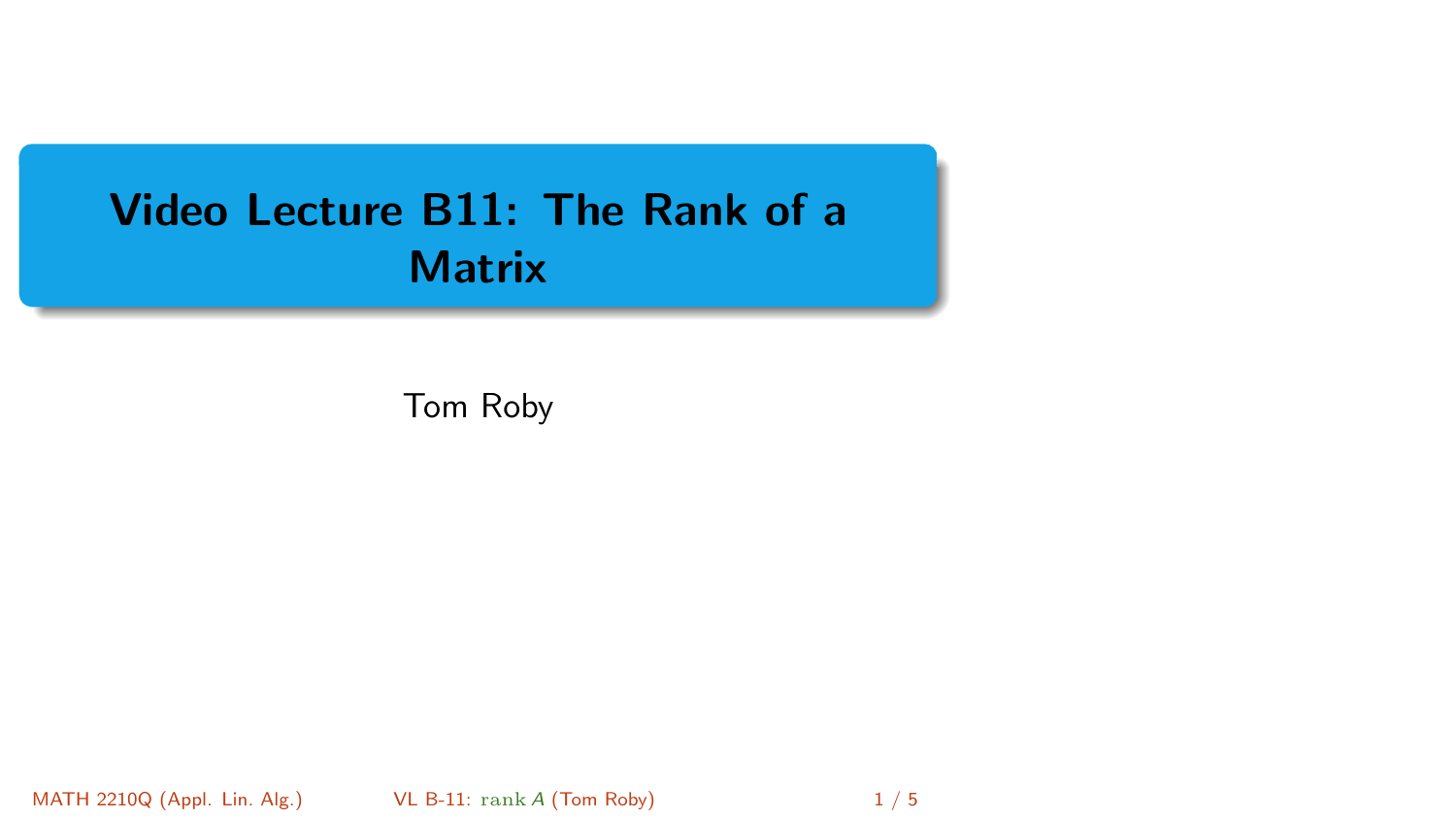# Outline & Objectives

- $\bullet$  Define the row space,  $Row\ A$ , of a matrix A, and analyze how row operations affect it.
- Define the rank, rank  $A := \dim \mathrm{Col } A$ , of a matrix A and prove that it is the same as dim Row A.
- Prove The Rank Theorem aka The rank-nullity theorem, which says that

rank  $A + \dim$  Nul  $A = n$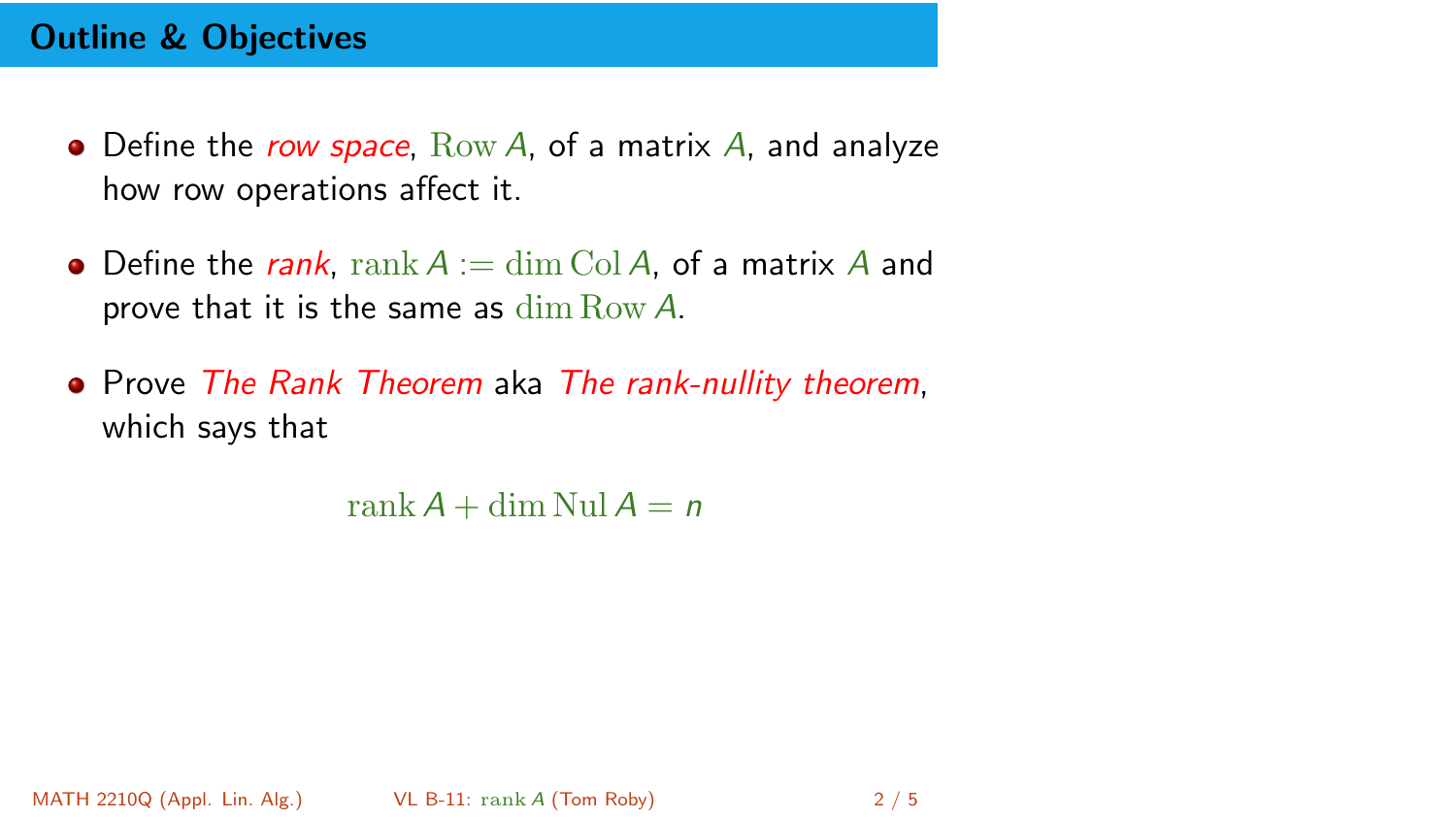## The Row Space of a Matrix

#### Definition (Row space of A)

For any  $A \in \mathbb{R}^{m \times n}$ , let  $\text{Row } A := \text{Span}\{all \text{ rows of } A\} \subseteq \mathbb{R}^n$ . Equivalently,  $Row A = Col A<sup>T</sup>$ .

$$
A = \begin{bmatrix} 1 & 2 & -3 & -2 & 3 \\ 2 & 5 & -8 & 1 & 2 \\ 1 & 1 & -1 & -7 & 7 \\ 2 & 4 & -6 & -1 & 3 \end{bmatrix} \sim B = \begin{bmatrix} 1 & 0 & 1 & 0 & -1 \\ 0 & 1 & -2 & 0 & 1 \\ 0 & 0 & 0 & 1 & -1 \\ 0 & 0 & 0 & 0 & 0 \end{bmatrix}
$$

#### Theorem

Suppose  $A \stackrel{row}{\sim} B$ . Then  $Row A = Row B$ . If B is in RREF, then the nonzero rows of  $B$  form a basis for  $Row B$ .

What would be a basis for  $Co<sub>1</sub>A$  above?

◈ For  $\mathrm{Row}\, A$ , must use the rows of  $B$ , not of  $A$  (cf. for  $\mathrm{Col}\, A$ ).

MATH 2210Q (Appl. Lin. Alg.) [VL B-11:](#page-0-0) rank A (Tom Roby) 3 / 5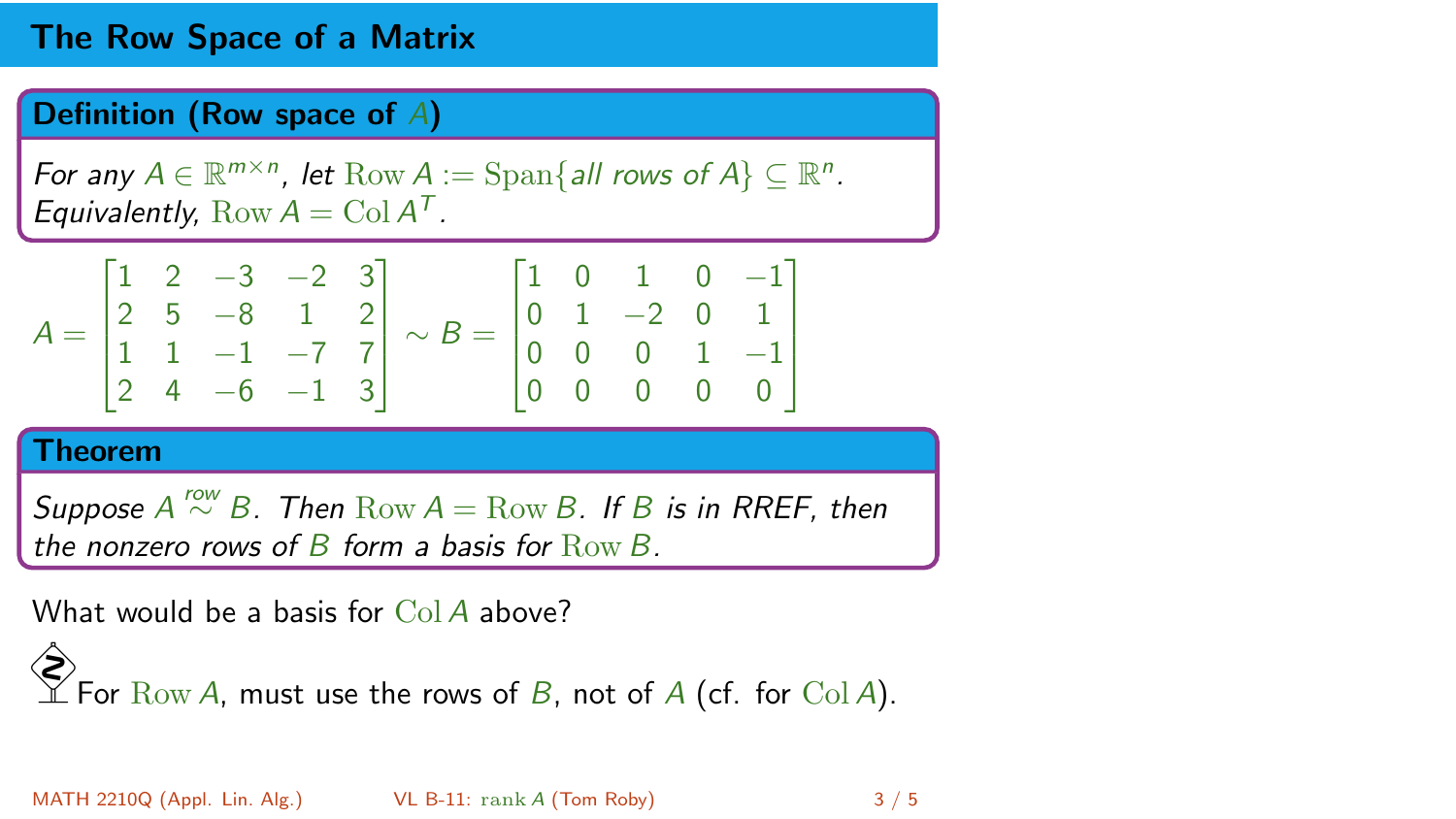### Rank

### Definition (Rank of a matrix)

Define the rank of  $A \in \mathbb{R}^{m \times n}$  to be  $\dim \mathrm{Col} A$ .

### Theorem (The Rank Theorem)

For  $A \in \mathbb{R}^{m \times n}$ , dim Row  $A = \dim \mathrm{Col } A = \mathrm{rank } A = \#$  pivots in A. Also, rank  $A + \dim \text{Nul } A = n = \text{\#columns of } A$ .

 $Pf$ : Each column of A either contains a pivot (corresponding to a basis vector of  $Col A$ ) or corresponds to a free variable (corresponding to a basis vector of  $\text{Nul } A$ ).

```
What can you say about \dim \mathrm{Nul}\, A for A \in \mathbb{R}^{5 \times 11}?
```
An engineer has found five solutions to a homogenous system of 50 equations in 54 variables. If none of her solutions is a linear combination of the other four, can she be sure that she can solve any inhomogenous system with the same coefficients?